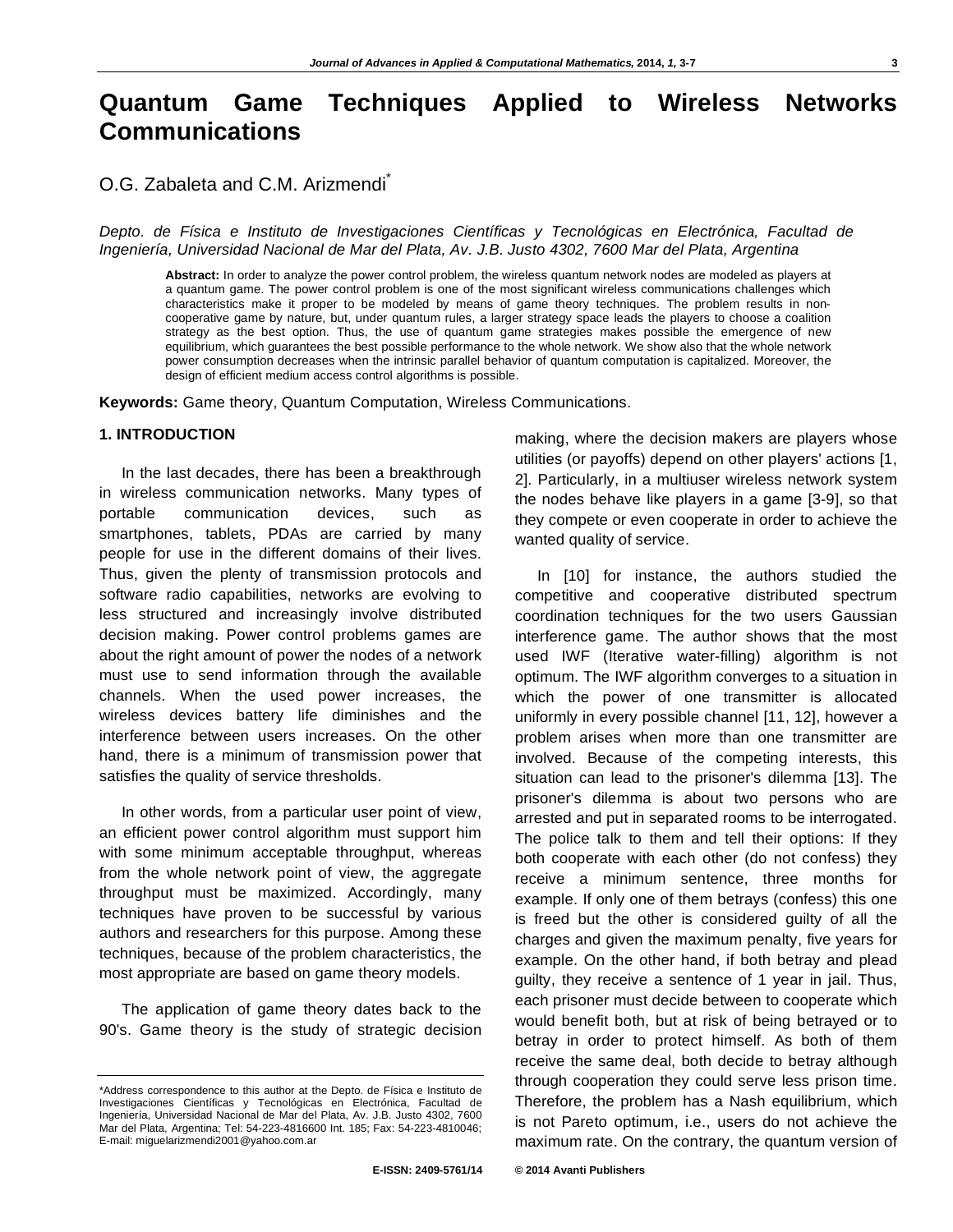the prisoner's dilemma game does have an optimum solution [14]. In this framework, the quantum model presented here is game based model where players take their decisions thinking about not only but also on the others benefits in order that the whole network gets the best possible performance. In this way, quantum games larger space of strategies gives the players new chances inducing the system to new stability points.

In this paper, we present an *N* players interference quantum model and analyze players' performance of using classic or quantum strategies. Because of the network users must decide between the whole network health and their own, the prisoner's dilemma is also present in this case. However, the dilemma can be eliminated by means of quantum entanglement and quantum superposition, two features only feasible under quantum computation. Then, it is possible to consider a quantum phase, interleaved in the real classic protocols, that manages fairly the users' power spectrum.

### **2. A QUANTUM GAME OF INTERFERENCE**

Power control becomes necessary when a set of wireless mobiles share a common network. The purpose is to let every user to send information without causing unnecessary interference to the others. That is, the most power they use, the harder the interference they can cause to the neighbors receptions. Besides, the more power they save, the longer is the wireless devices battery life. On the other hand, because there is a constraint in the minimum of transmission power necessary to satisfy the quality of service thresholds, the users can not reduce the transmission power too much even in the case of no interference.

Earlier studies have shown that the selfish nature of the network users and because of the lack of information about other users actions, the system converges to an equilibrium where the best choice is to distribute power *P* in all the available channels [10, 12]. Clearly that is not the most favorable situation for the overall network, because of the unnecessary interference and the high battery drain. Even though a better condition is reached when every user chooses a different channel, the results are not good for cooperative users if there is a group of users that do selfishly. Hereinafter, we define the main aspects of the classic problem, after that, we will explain the necessary changes to build the quantum model and the advantages that it brings with.

In this model, as in the real scenario, *N* independent network users with no information about other user actions are considered. They are free to choose among *N* channels, so they can use only one (cooperative attitude), otherwise they can distribute their power among all the available channels (selfish attitude). It is supposed that every user may transmit a total power *P*, that is, in one channel or distributed through all the channels. The payoffs obtained by the players are linked to the Signal-to-interference-and-noise-ratio (SINR), that is, the greater the SINR the better is the reception quality. The signal *S* is related to the power used by one player, the interference *I* is related to the power received from the other players. As a consequence, the best way to assign value to the reward (payoff) some player *j* obtains from the network is through the Shannon Capacity, [15], given by equation (1), where  $\alpha^k_j P$  is the power that transmitter *j* assigns to channel *k* and  $h_{ij}(k)$  is the *k* channel gain between the transmitter  $j^{th}$  and receiver  $i^{th}$  . Moreover,  $\sigma(k)$  is the thermal noise at the receiver on channel *k.* 

$$
C_j = \sum_{k=1}^{N} \log_2 \left( 1 + \frac{h_{ij}(k)\alpha_j^k P}{\sigma(k) + \sum_{i \neq j}^{N} \alpha_j^k P.h_{ij}(k)} \right) \tag{1}
$$

The players strategies consist on choosing the fractions of *P* assigned to each channel by means of  $A_j = [\alpha_j^1, \alpha_j^2, \ldots \alpha_j^N]$ , thus  $\alpha_j^i P$  denotes, for instance, the portion of power player *j* assigns to channel *i*. Thereby, the payoff each player receives will depend on the quality of the channel and the chosen action vector *A*.

In our model, the players must decide between two extreme options, these are Cooperating, which implies to select only one channel, or Defecting, which implies to distribute the power among all the channels. It is known that this problem has an inefficient solution classically, since the users finds to Defect as the best option. However, we show that it is possible to quantize the model in order to improve the players utilities. Consequently, in what follows we describe the characteristics of the quantum model.

$$
|SO\rangle = \frac{|00...0\rangle + i|11...1\rangle}{\sqrt{2}}\tag{2}
$$

In the first place, the system initial state  $|S0\rangle$ depicted in (2) corresponds to the quantum superposition of the every user cooperating state,  $|00...0\rangle$  and the every user defecting state,  $|11...1\rangle$ . So,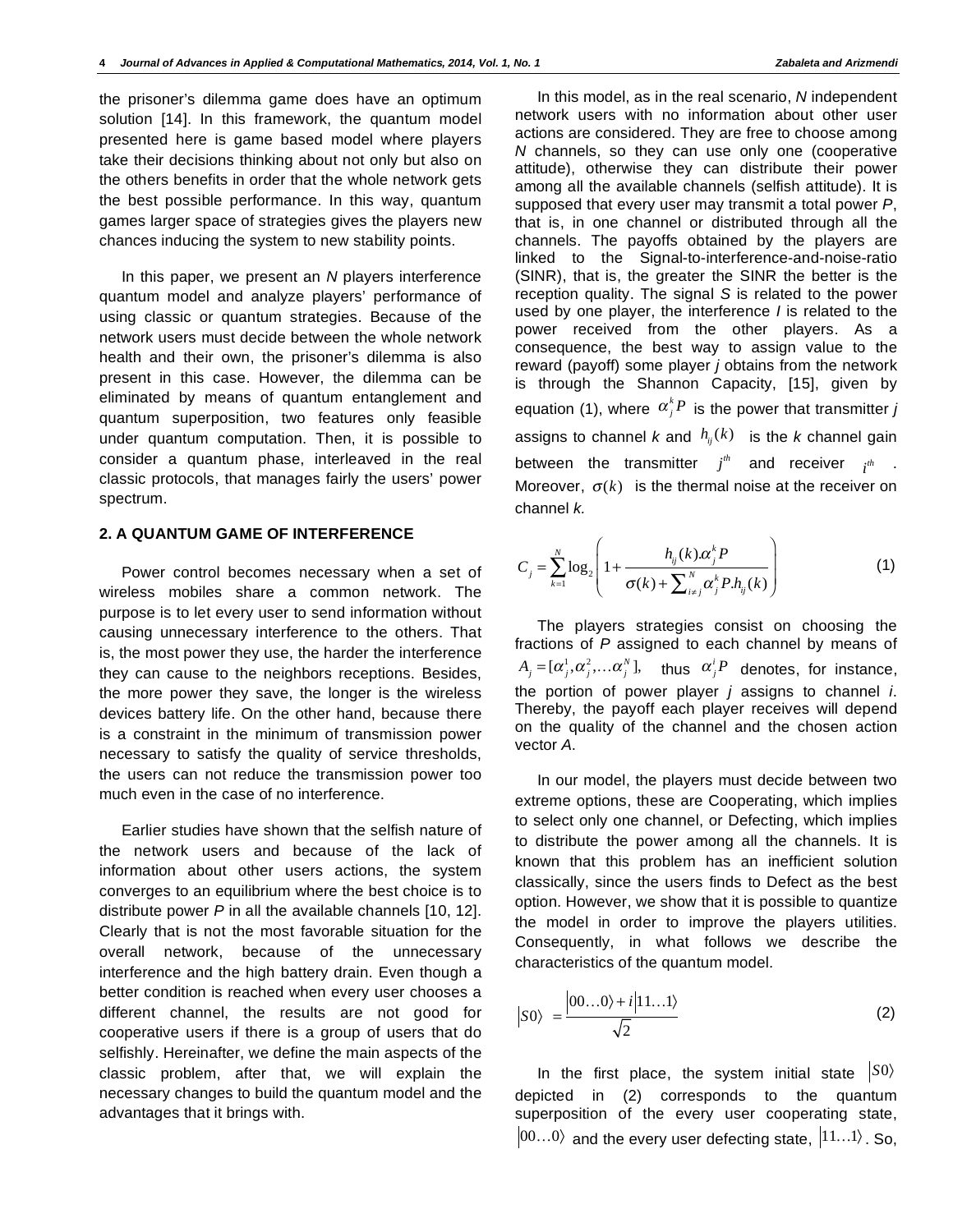note that "0" in some position *j* means that user  $0 \le j \le N-1$  decides to cooperate and a "1" means the opposite situation. Note also that without the users intervention, the system outcome can only be one of this two situations with probability 1/2. Every user is aware about the initial state and they are able to transform the system final state according to their strategies. The users strategies must transform the system state in order to change the probability amplitudes of the corresponding states. Thus, the quantum strategies are represented by unitary operators on a Hilbert space (3) that the users apply locally to their qubit on the entangled state and transform the whole system behavior accordingly.

$$
U_i(\theta, \phi) = \begin{pmatrix} \cos\frac{\theta}{2} & e^{i\phi}\sin\frac{\theta}{2} \\ -e^{-i\phi}\sin\frac{\theta}{2} & \cos\frac{\theta}{2} \end{pmatrix}
$$
 (3)

The selection of some  $0 < \theta < \pi$  and  $0 < \phi < \frac{\pi}{2}$ implies covering linear combinations of strategies whose application drops outcomes that are not different from the classic game with mixed strategies and other combinations of  $(\theta, \phi)$  which lead to outcomes that are not possible in the classic game and consequently new equilibrium points emerge [16].

$$
|H(0)|^2 = |H(1)|^2 = |H(2)|^2 = \begin{bmatrix} 1 & h & h \\ h & 1 & h \\ h & h & 1 \end{bmatrix}
$$
 (4)

In order to clarify some concepts we present the case of *N*=3 players transmitting over the same number of channels. Besides, for the sake of simplicity and without affecting the problem generality, we consider the normalization  $h_{ii}(k)$  hen *i=j* and  $h_{ii}(k) = h$ for any other case, being (4) the network matrix. Suppose *A, B* and *C* denote three players whose utilities are calculated using expression (1), that is, the classical case. For instance, the player *A* utilities are displayed in Table **1** as function of his and the other users actions. As the table shows, the highest utility results when he defects and the other players cooperate  $\ket{ABC}$  = 7.65. On the other hand, if the other players betray while *A* cooperates, he receives a significantly smaller payoff. Because of that, classically all players decide to betray on average and resulting 2.42 the channel capacity for any user. In other words, if, for example, it is supposed the minimum Capacity  $C_i$  admitted is 2, the players will prefer a clear communication at the expense of the battery drain. This clearly is the Nash Equilibrium for the network and the corresponding payoff results less than the one the players would achieve if they all cooperate. This situation is shown in Figure **1** where the user *C* payoff

is depicted as function of others users actions. The upper surface corresponds to the case of user *C* deciding to Betray and the lower surface graph arises from the *C* decision to Cooperate.

**Table 1: Player** *A* **capacity for** *SNR***=100 and** *h***=0.23. 0=***Cooperate* **and 1=***Defect***. The highest utility results when** *A* **defects and the others cooperate. On the other hand, if the others betray while** *A* **cooperates, the last receive significantly smaller payoff. Because of the symmetry, the same occurs with other players payoffs.** 

| $\langle ABC \rangle$ | $C_{\scriptscriptstyle A}$ |
|-----------------------|----------------------------|
| $ 000\rangle$         | 3.3291                     |
| $ 001\rangle$         | 1.8339                     |
| $ 010\rangle$         | 1.8339                     |
| $ 011\rangle$         | 1.425                      |
| $\ket{100}$           | 7.65                       |
| $ 101\rangle$         | 3.44                       |
| $ 110\rangle$         | 3.44                       |
| $111\rangle$          | 2.42                       |

When the problem is analyzed from the point of view of quantum computation, that is, when the initial state is entangled and the strategy space is spanned to add new strategies, it is possible to present new favorable conditions to the users. In other words, they can make use of some strategy which leads to a more favorable situation for the entire network.

Preparing the system in the entangled state (2) defined above; the players choose their strategies according to their preferences and their previous experience. Meanwhile, the classic strategy "Cooperate" is represented by  $U(0,0)$  while betraying is represented by strategy  $U(\pi \frac{\pi}{2})$ , and, as Figure 2 shows, the Player C payoff depends on the  $(\theta, \phi)$ combinations. The data of *C* payoff depicted in the figure arise when the strategies of *A* and *B* are  $Q = U(\pi,0)$ . As a consequence, it is observed that player *C* best strategy is also to choose  $U(\pi,0)$  and because of the problem symmetry, *Q* results the best strategy for every player. Moreover, this is a Pareto optimum due to none user is willing to change because the payoff would be less than 3.3291, the one corresponding to the strategy,  $|000\rangle$ .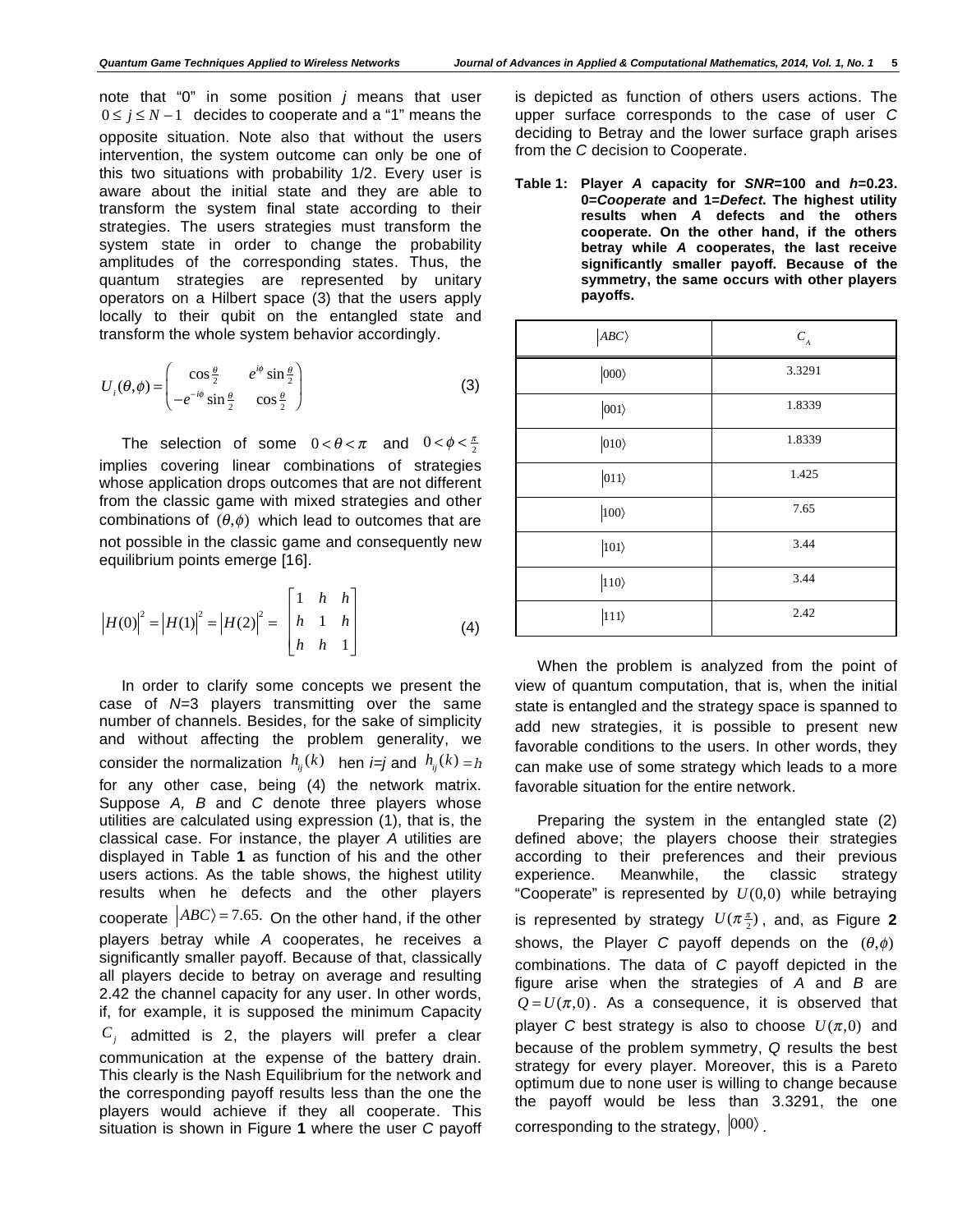

**Figure 1:** Player's C payoff as function of  $\theta$  and  $\phi$ . Users A and B play both strategy  $O = U(\pi,0)$ . The maximum payoff is clearly  $(\pi,0)$  and then, the best strategy for *C* is to play also  $U(\pi,0)$ .



**Figure 2:** Player C payoff as function of  $\theta$  and  $\phi$  Users *A* and *B* play both strategy  $Q = U(\pi,0)$ . The maximum payoff is clearly  $(\pi,0)$  and then, the best strategy for *C* is to play also  $U(\pi,0)$ .

Consequently, the quantum model offers the users a different way of stable cooperation, allowing better transmissions and less battery drain.

#### **3. CONCLUSIONS**

We have proposed a novel quantum game application. The selfish behavior of users in a wireless network can be naturally modeled by a game. The nodes of the network are the players and the payoffs are represented by the users transmission rate. The classic strategies are Cooperate with the whole network, which implies to direct all the power to one channel, or to betray, distributing the power to all the channels causing interference to other users and diminishing their SINR. The quantum game of interference can describe classic users behavior but also permits to design new power control techniques for improving the actual ones. Cooperating is the best choice because of power saving and interference avoiding but is not an equilibrium condition, since any player can do better if change the strategy to "Betray''. On the other hand, the use of quantum entanglement make possible the use of a different strategy which drives to a Pareto optimal equilibrium, guaranteeing the best possible performance for the whole network in the sense of better transmission rate and more power saving.